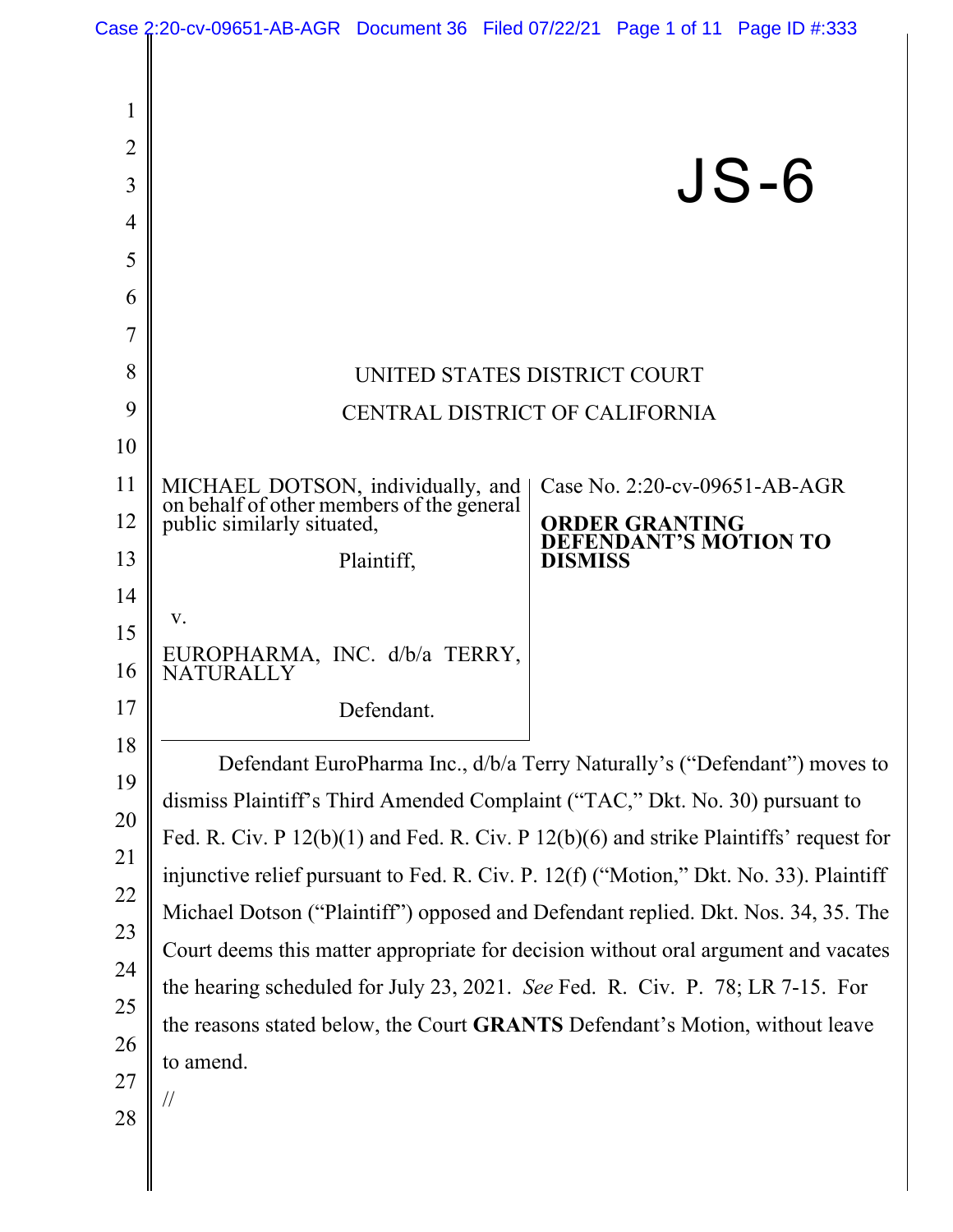# **I. BACKGROUND**

2 3 4 5 6 7 8 9 10 This putative class action concerns the allegedly misleading labeling of Defendant EuroPharma's "Curamin" supplements that Defendant manufactures and sells. Plaintiff filed this Complaint on October 21, 2020 and then a First Amended Complaint on December 21, 2020. Dkt. Nos. 1, 10. The parties then stipulated to Plaintiff's filing the Second Amended Complaint, which Plaintiff subsequently filed on February 26, 2021. Dkt. Nos. 13-15. Defendant moved to dismiss Plaintiff's claims, Dkt. No. 16, which this Court granted in full with leave to amend, ("Order"), Dkt. No. 33. Defendants then filed the instant Third Amended Complaint ("TAC," Dkt. No. 30).

11

1

### **A. Plaintiff's Third Amended Complaint**

12 13 14 15 16 17 18 EuroPharma sells a line of curcumin dietary supplements in California and nationally under the brand name Curamin (the "Products").<sup>1</sup> SAC  $\P$  7. The Products are all advertised as providing either "Safe, Effective Pain Relief" or "Safe, Effective, Non-Addictive Pain Relief." *Id.* ¶ 8. The Products all rely on curcumin and other similar or shared active ingredients. *Id.* ¶ 9. The Products all share the same primary function of relieving pain. *Id.* Plaintiff claims all the Products are falsely labeled for the same reason, they do not relieve pain. *Id.* 

19 20 21 22 23 24 25 Plaintiff alleges that he purchased one of the Products, "Curamin Pain Relief," from Defendant's website on September 3, 2020. TAC ¶ 10. Plaintiff purchased Curamin Pain Relief relying on its label stating "Pain Relief" in large white letters under "Curamin." *Id.* **[1**], 13, 14. Plaintiff claims that other over-thecounter products similarly state "Pain Relief" on their front labels. *Id.* ¶ 11,15. This similar labeling led Plaintiff to believe he was purchasing a similar pain relief product that would relieve his pain. *Id.* ¶ 11. Curamin Pain Relief also has on the

<sup>27</sup>  28 <sup>1</sup> The Products are named as follows: (1) "Curamin: Extra Strength Pain Relief," (2) "Curamin: Pain Relief," (3) "Curamin: Stop Pain Now," and (4) "Curamin: Low Back Pain." TAC, ¶ 8.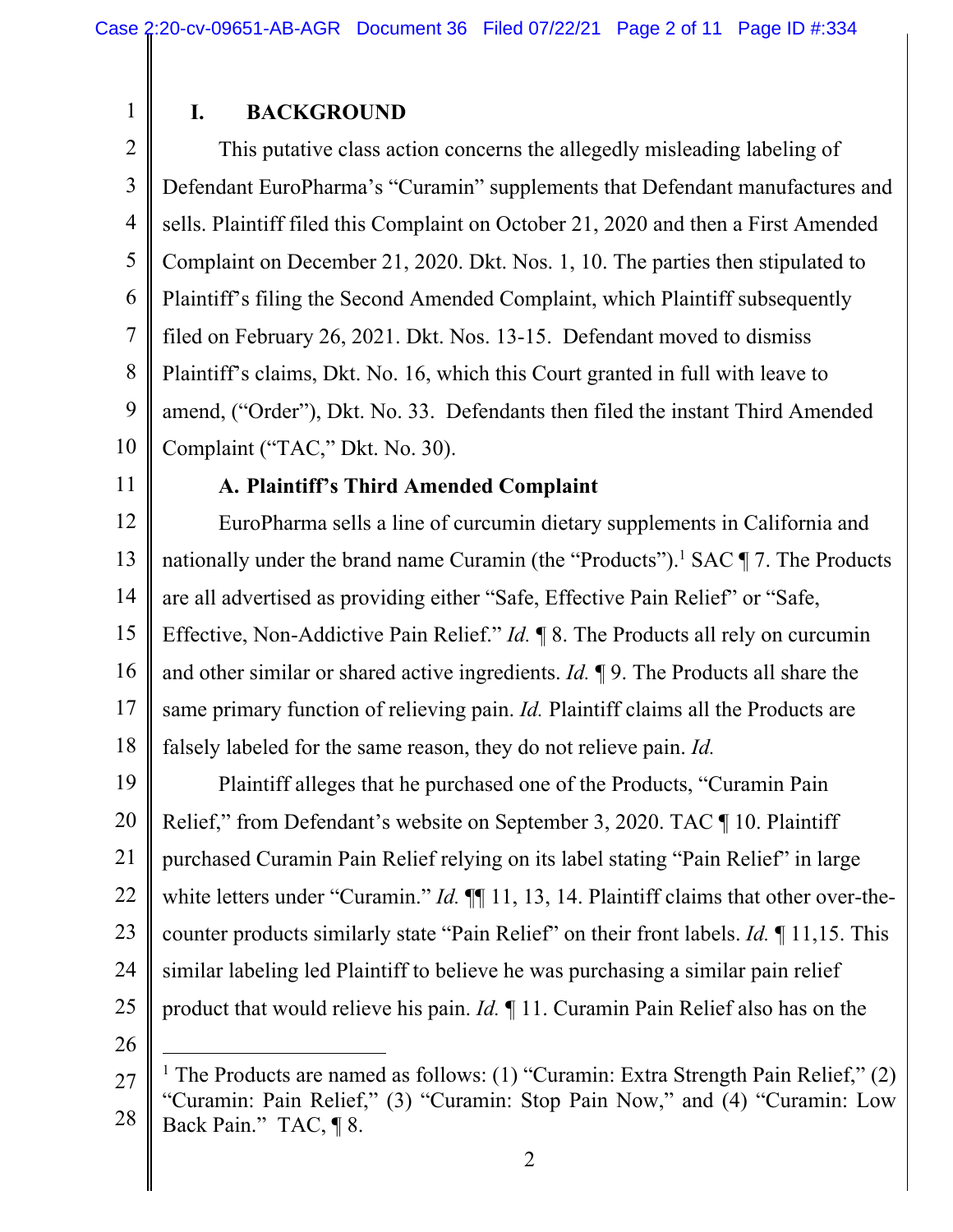1 2 3 4 5 6 7 front label, below "Pain Relief," the words "Safe, Effective, Non-Addictive Pain Relief." *Id.* ¶¶ 11, 13, 14. Curamin Pain Relief makes this claim based on its inclusion of curcumin. *Id.* ¶¶ 29. Plaintiff claims he purchased the product relying on these words too. *Id.* ¶ 28. Lastly, Plaintiff noticed that "Pain Relief" had a superscript dagger mark (†) next to it. *Id.* ¶¶ 12. This mark led to a fine print note on the back of the box stating, "Occasional muscle pain due to exercise or overuse." *Id.* ¶ 12.

8 9 10 11 12 13 14 15 16 17 After purchasing the product, Plaintiff followed its instructions, took three capsules a day for a week, and exercised five days that same week for about half an hour per day. *Id.* ¶¶ 19, 20. When Plaintiff experienced muscle soreness and pain each day, he used Curamin Pain Relief expecting his pain to be relieved. *Id.* ¶¶ 21, 22. It did not. *Id.* Curamin Pain Relief did not "remove, alleviate, get rid of, reducie, or otherwise affect Plaintiff's exercise induced muscle soreness and pain." *Id.*, 22. After a week of using the product and experiencing "no results," he stopped using it. *Id.* ¶ 23. Plaintiff claims that he was misled into purchasing Curamin Pain Relief and would not have purchased it if he knew the claims it made were false and misleading. *Id.* ¶ 27.

18 19 20 21 22 23 24 25 26 Plaintiff alleges that studies of curcumin show that it's intended use is through extended dietary supplementation which may result in enhanced recovery by reducing imflammation and preventing muscle damage associated with exercise over long periods of time spanning from weeks to months. *Id.* 31. Defendant has not adequately informed consumers that the Products are preventative supplements that do not provide "pain relief" as they do not remove, alleviate, or reduce pain, but instead help to prevent future pain from future exercises through dietary supplementation. *Id.* ¶ 33. Thus, the labels are deceptive to reasonable consumers. *Id.* ¶ 34.

27 28 Plaintiff further alleges that Defendant employs professionals to create the formulas of its dietary supplement products. *Id.* ¶ 41. Thus, it knew or should have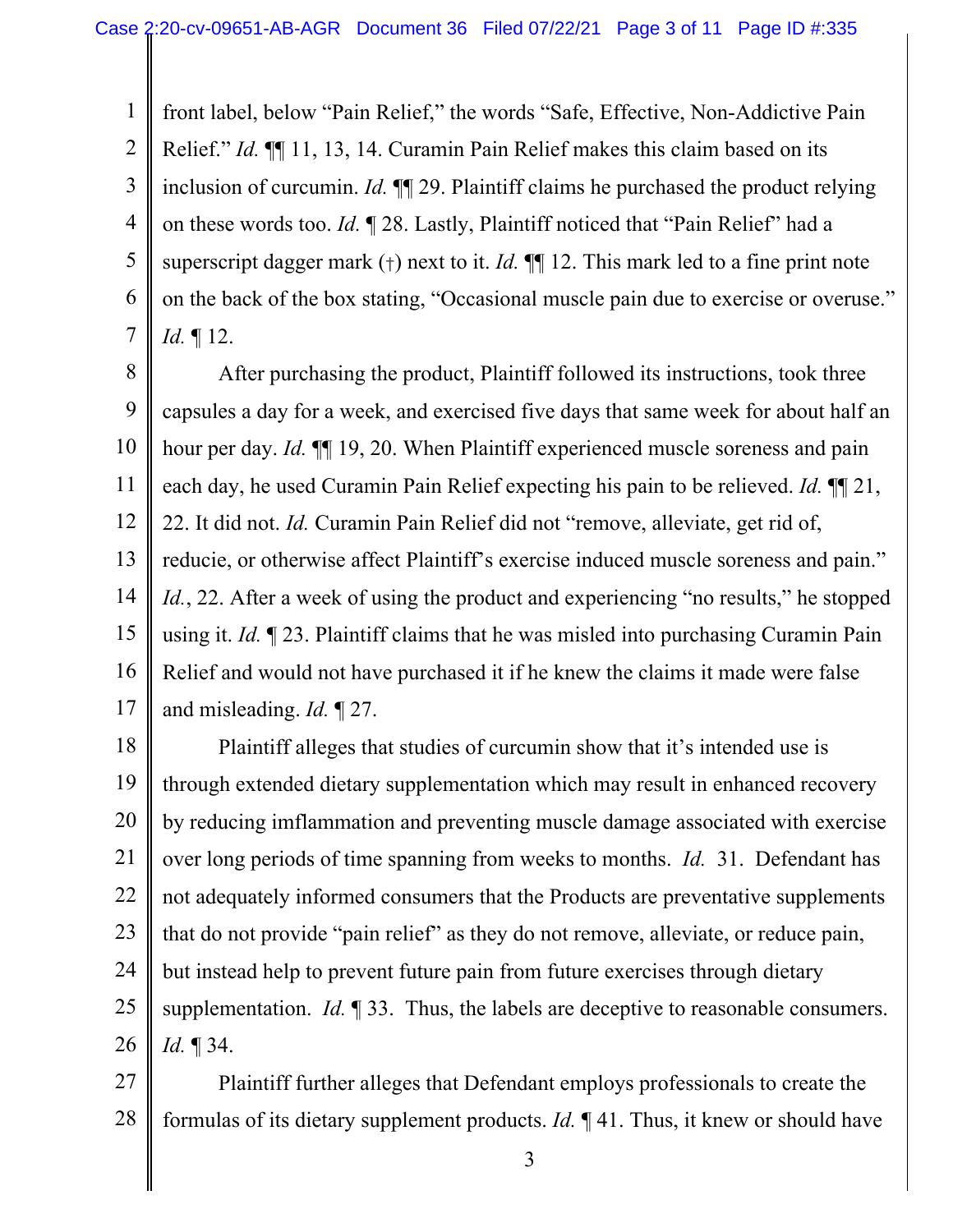$\parallel$ 

| $\mathbf{1}$   | known through its employees that the Products do not relieve pain, are not pain      |
|----------------|--------------------------------------------------------------------------------------|
| $\overline{2}$ | relievers, and should not be labeled as such because such labels would be            |
| 3              | "deceptive to reasonable consumers." Id.                                             |
| 4              | On behalf of the entire class and sub-class, Plaintiff raises the following: (1)     |
| 5              | Violation of California's False Advertising Law, Cal. Bus. & Prof. Code §§ 17500     |
| 6              | et seq. ("FAL," Claim I); (2) Violation of California's Unfair Competition Act, Cal. |
| 7              | Bus. & Prof. Code §§ 17200 et seq. ("UCL," Claim II) on behalf of the class; (3)     |
| 8              | Common Law Fraud (Claim III); and (4) Violation of the Consumer Legal                |
| 9              | Remedies Act, Cal. Civ. Code § 1750 et seq. ("CLRA," Claim IV). See SAC ¶ 41-        |
| 10             | 79.                                                                                  |
| 11             | Plaintiffs define the classes and sub-class as follows:                              |
| 12             | Class: All persons within the United States who purchased the                        |
| 13             | Products within four years prior to the filing of the original Complaint             |
| 14             | through to the date of class certification.                                          |
| 15             | Sub-Class: All persons within California who purchased the Products                  |
| 16             | within four years prior to the filing of the original Complaint through              |
| 17             | to the date of class certification.                                                  |
| 18             | SAC <b>11</b> 44, 45.                                                                |
| 19             | Plaintiff seeks damages, injunctive relief, including, but not limited to, an        |
| 20             | "order requiring Euro Pharma Inc. to engage in corrective advertising regarding the  |
| 21             | conduct discussed above," statutory enhanced damages, and attorney's fees and        |
| 22             | costs. SAC $\P$ 81.                                                                  |
| 23             | Defendant now moves to dismiss again on numerous grounds, including for              |
| 24             | lack of standing, failure to state a claim upon which relief can be granted, and     |
| 25             | failure to meet the heightened pleading standard for fraud-based claims. See         |
| 26             | Motion. Defendant also moves to strike Plaintiff's request for injunctive relief and |
| 27             | Plaintiff's nationwide class allegations. Id.                                        |
| 28             | $\frac{1}{2}$                                                                        |
|                |                                                                                      |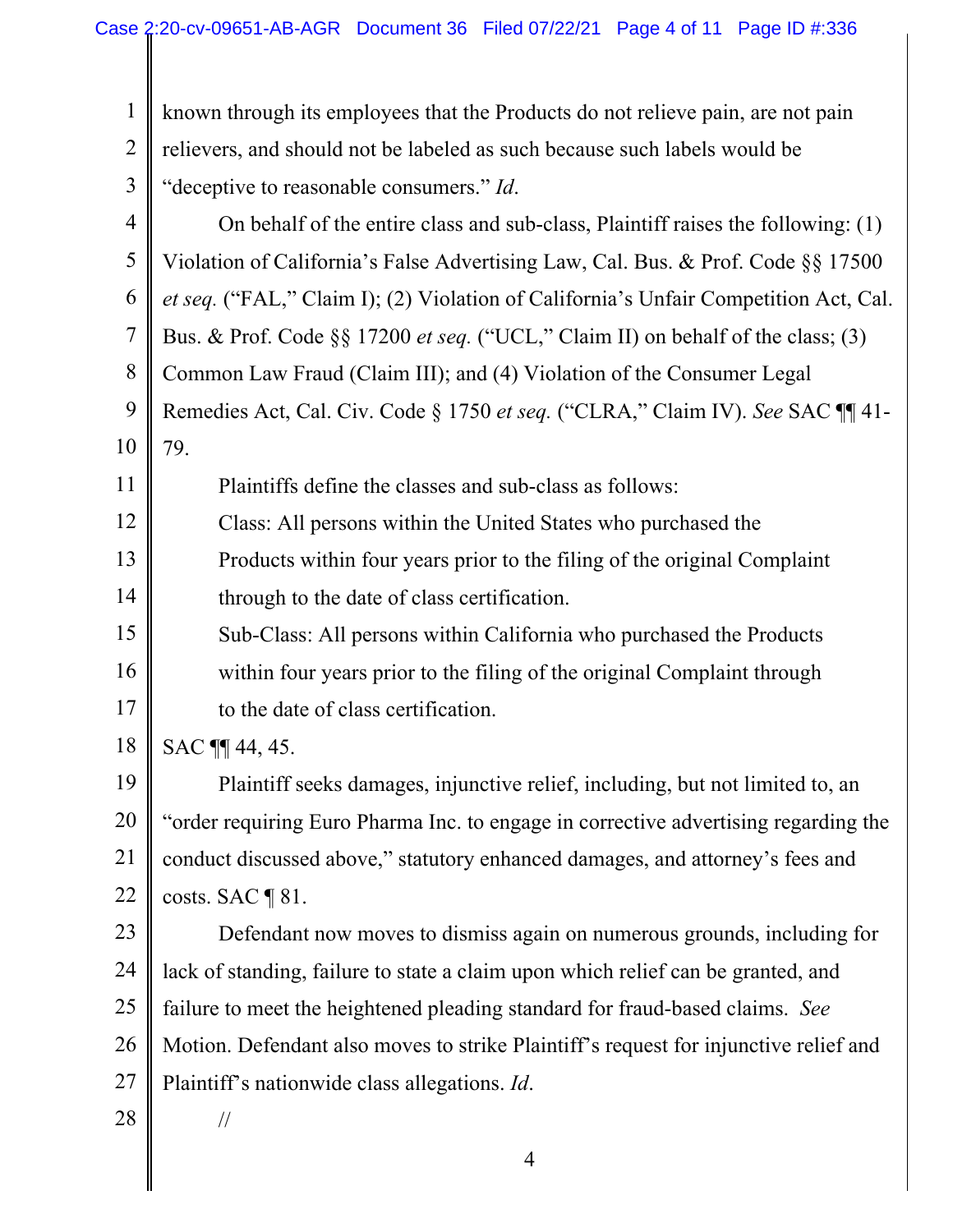1

# **II. REQUEST FOR JUDICIAL NOTICE**

2 3 4 5 6 7 8 9 10 11 12 13 14 15 16 "As a general rule, a district court may not consider any material beyond the pleadings in ruling on a Rule 12(b)(6) motion." *Lee v. City of Los Angeles*, 250 F.3d 668, 688 (9th Cir. 2001) (citation and quotation marks omitted). A court is, however, entitled to consider (1) documents incorporated into the complaint by reference and (2) matters subject to judicial notice. *Tellabs, Inc. v. Makor Issues & Rights, Ltd.*, 551 U.S. 308, 322 (2007). A court may only take judicial notice of facts that are "not subject to reasonable dispute." Fed. R. Evid. 201(b). Here, Defendant offers a PDF printout of an article from WebMD entitled "Pain Relief: How NSAIDs Work." Dkt. No. 35-1, Ex. A. Plaintiff does not dispute Defendant's request for judicial notice or the validity of the webpage printout. The Court therefore **GRANTS** Defendant's request for judicial notice. *Tellabs*, 551 U.S. at 322; *see also*, *Perkins v. LinkedIn Corp.*, 53 F. Supp. 3d 1190, 1204 (N.D. Cal. 2014) (noting that publicly available websites are proper subjects of judicial notice); *Wible v. Aetna Life Ins. Co.*, 375 F. Supp. 2d 956, 965 (C.D. Cal. 2005) (granting judicial notice over two Amazon.com webpages).

17

18

### **III. LEGAL STANDARDS**

**A. Motion to Dismiss Standard** 

19 20 21 22 23 Federal Rule of Civil Procedure 8 requires a plaintiff to present a "short and plain statement of the claim showing that the pleader is entitled to relief." Fed. R. Civ. P. 8(a)(2). Under Rule 12(b)(6), a defendant may move to dismiss a pleading for "failure to state a claim upon which relief can be granted." Fed. R. Civ. P.  $12(b)(6)$ .

24 25 26 27 28 To defeat a Rule 12(b)(6) motion to dismiss, the complaint must provide enough factual detail to "give the defendant fair notice of what the ... claim is and the grounds upon which it rests." *Bell Atl. Corp. v. Twombly*, 550 U.S. 544, 555 (2007). Labels, conclusions, and "a formulaic recitation of the elements of a cause of action will not do." *Id.* The complaint must also be "plausible on its face,"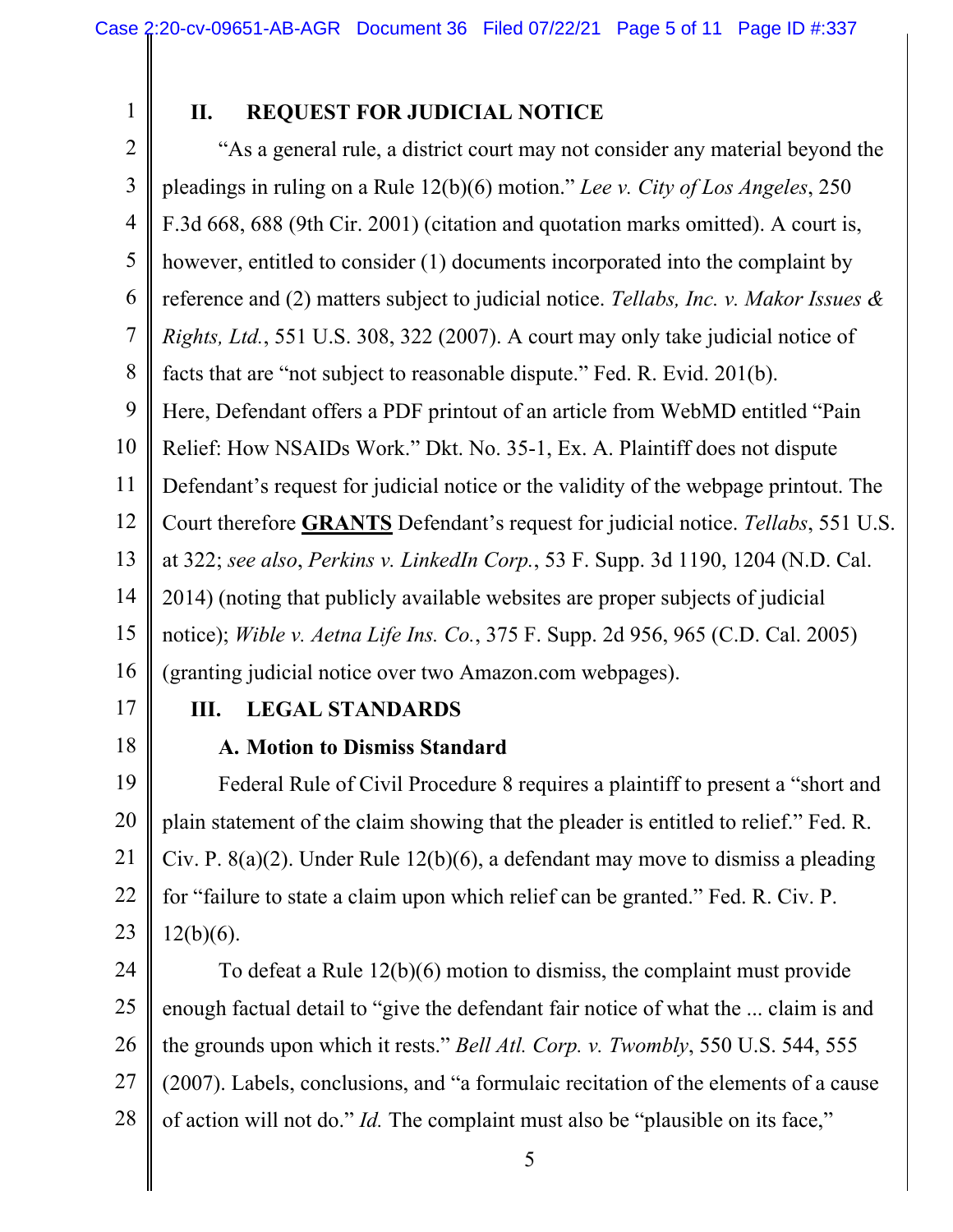1 2 3 4 5 6 allowing the Court to "draw the reasonable inference that the defendant is liable for the misconduct alleged." *Ashcroft v. Iqbal*, 556 U.S. 662, 678 (2009). A plaintiff's "factual allegations must be enough to raise a right to relief above the speculative level." *Twombly*, 550 U.S. at 555. "The plausibility standard is not akin to a 'probability requirement,' but it asks for more than a sheer possibility that a defendant has acted unlawfully." *Iqbal*, 556 U.S. at 678.

7 8 9 10 11 12 13 14 A complaint may be dismissed under Rule 12(b)(6) for the lack of a cognizable legal theory or the absence of sufficient facts alleged under a cognizable legal theory. *Balistreri v. Pacifica Police Dep't*, 901 F.2d 696, 699 (9th Cir. 1988). When ruling on a Rule 12(b)(6) motion, "a judge must accept as true all of the factual allegations contained in the complaint." *Erickson v. Pardus*, 551 U.S. 89, 94 (2007). But a court is "not bound to accept as true a legal conclusion couched as a factual allegation." *Iqbal*, 556 U.S. at 678 (2009) (internal quotation marks omitted).

15 16 17 18 19 20 21 22 23 24 25 26 In federal court, "[in] alleging fraud or mistake, a party must state with particularity the circumstances constituting fraud or mistake." Fed. R. Civ. P. 9(b). "Rule 9(b) requires a plaintiff averring fraud to plead the 'who, what, when, where, and how' of the alleged misconduct." *Vess v. Ciba-Geigy Corp. USA*, 317 F.3d 1097, 1106 (9th Cir. 2003). Notably, "a fraud by omission claim can succeed without the same level of specificity required by a normal fraud claim" since plaintiffs in such cases "will not be able to specify the time, place, and specific content of an omission as precisely as would a plaintiff" in an affirmative misrepresentation case. Falk v. Gen. Motors Corp., 496 F. Supp. 2d 1088, 1098-99 (N.D. Cal. 2007); see also Sciacca v. Apple, Inc., 362 F. Supp. 3d 787, 799-800 (N.D. Cal. 2019) (applying the pleading standard of Rule 8 to an omission-based consumer protection claim).

27 28 This standard applies to Plaintiff's UCL, FAL, and CLRA claims. *See Kearns v. Ford Motor Co*., 567 F.3d 1120, 1125 (9th Cir. 2009) ("Rule 9(b)'s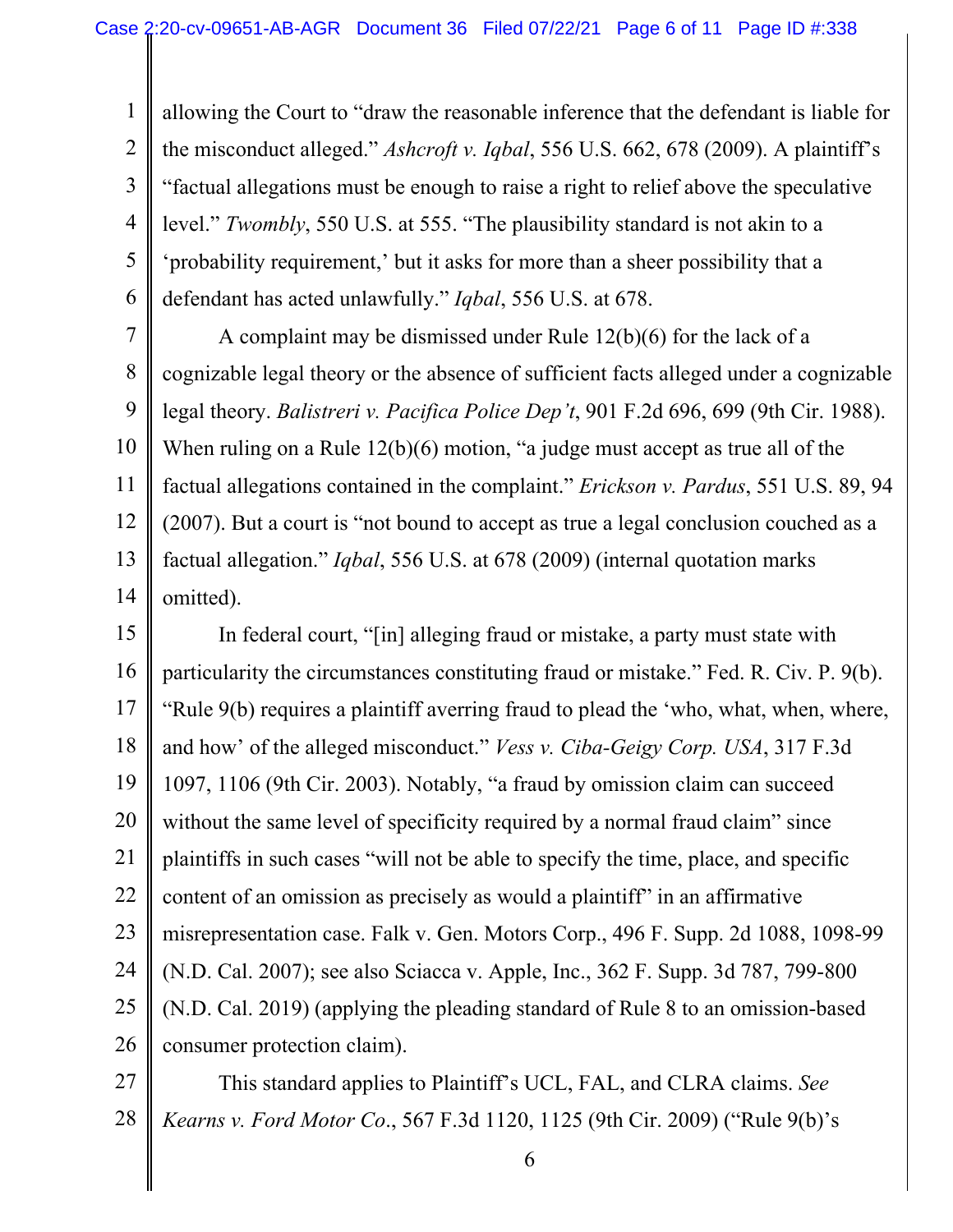1 2 3 4 5 6 7 8 particularity requirement applies to" UCL claims); *Yumul v. Smart Balance, Inc*., 733 F. Supp. 2d 1117, 1122–23 (C.D. Cal. 2010) (FAL claims); *Vess*, 317 F.3d at 1103-04 (CLRA claims). "To avoid dismissal for inadequacy under Rule 9(b), a complaint [must] state the time, place and specific content of the false representations as well as the identities of the parties to the misrepresentation." *Yumul*, 733 F. Supp. 2d at 1122 (internal quotation marks omitted). In other words, the allegations must plead the "who, what, when, where, and how of the misconduct charged." *Id*. at 1123 (internal quotations omitted).

9 10 11 12 13 14 15 16 If the court dismisses a complaint, it "should grant leave to amend even if no request to amend the pleading was made, unless it determines that the pleading could not possibly be cured by the allegation of other facts." *Lopez v. Smith*, 203 F.3d 1122, 1127 (9th Cir. 2000). In making this determination, the court should consider factors such as "the presence or absence of undue delay, bad faith, dilatory motive, repeated failure to cure deficiencies by previous amendments, undue prejudice to the opposing party and futility of the proposed amendment." *See Moore v. Kayport Package Express*, 885 F.2d 531, 538 (9th Cir. 1989).

17

#### **B. Motion to Strike Standard**

18 19 20 21 22 23 24 25 Under Federal Rule of Civil Procedure 12(f), a court "may strike from a pleading an insufficient defense or any redundant, immaterial, impertinent, or scandalous matter." The function of a Rule 12(f) motion to strike "is to avoid the expenditure of time and money that must arise from litigating spurious issues by dispensing with those issues prior to trial." *Fantasy, Inc. v. Fogerty*, 984 F.2d 1524, 1527 (9th Cir. 1993) (quotation omitted) (overruled on other grounds in *Fogerty v Fantasy Inc.*, 510 U.S. 517 (1994)). If there is any doubt as to whether the allegations might be an issue in the action, the motion should be denied. *Id*.

26

### **IV. DISCUSSION**

27 28 Defendant argues that Plaintiff once again fails to meet the heightened pleading standards for fraud-based claims under Rule 9(b), particularly with respect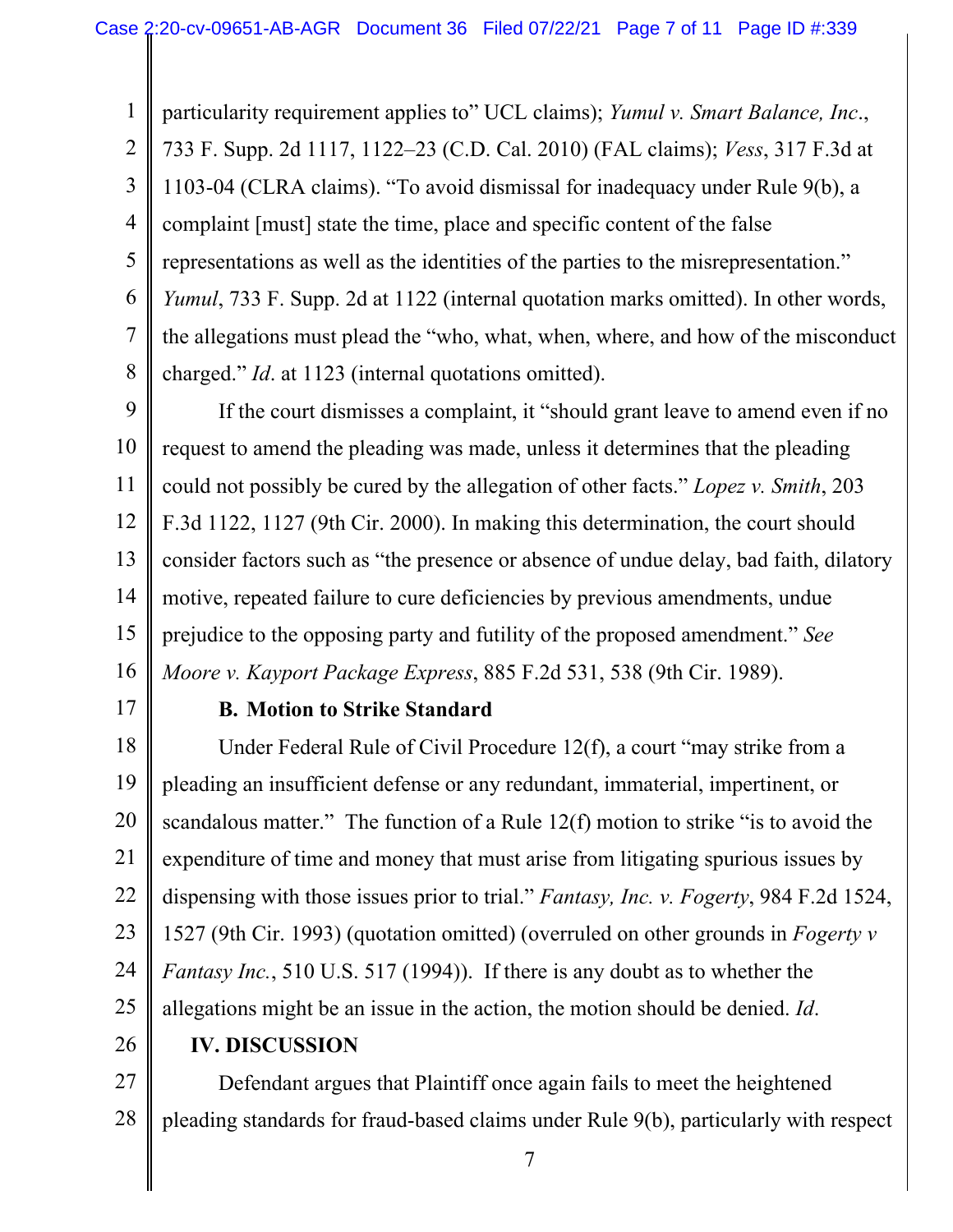to falsity. The Court agrees.

1

2 3 4 5 6 7 8 9 10 11 12 As noted in this Court's previous Order, claims that sound in fraud including those under the UCL, CLRA, and FAL— must satisfy the heightened particularity requirement of Federal Rule of Civil Procedure 9(b) to survive dismissal. *Kearns v. Ford Motor Co.*, 567 F.3d 1120, 1125 (9th Cir. 2009); *Vess v. Ciba-Geigy Corp. USA*, 317 F.3d 1097, 1103-04 (9th Cir. 2003)*.* To satisfy Rule 9(b), the plaintiff must "set forth what is false or misleading about a statement, and why it is false." *Decker v. GlenFed, Inc*., 42 F.3d 1541, 1548 (9th Cir. 1994). "[T]he plaintiff is precluded from simply pointing to a defendant's statement, noting that the statement conflicts with the current state of affairs, and then concluding that the statement in question was false when made." *Smith v. Allstate Ins. Co.*, 160 F. Supp. 2d 1150, 1153 (S.D. Cal. 2001).

13 14 15 16 17 18 19 20 21 In its previous Order, this Court found that Plaintiff failed to plead the alleged falsity with the requisite specificity. Order at 11. Based solely on Plaintiff's chosen testing parameters as well as studies presented by Plaintiff that did not involve the Products, the Court was unable to make a reasonable inference that Defendant's statements of "Pain Relief" were false when made. *Id.* at 11, 12. To address these deficiencies in his TAC, Plaintiff removed some of his specific testing parameters and added allegations that the Products are supplements, not drugs, and therefore lack the ability to relieve pain as it is currently felt. TAC ¶ 31- 33.

22 23 24 25 26 27 28 First, while Plaintiff removed some of his specific testing parameters, the allegations still attempt to show falsity via Plaintiff's own individual experiences, which was the crux of the Court's concerns. Again, the TAC alleges that the Product stated that it would provide pain relief for "occasional muscle pain due to exercise or overuse." TAC  $\P$  12. Plaintiff tested this theory by taking three capsules daily for one week (as recommended by Defendant's packaging) while exercising for one-half hour, five times that week. *Id*. ¶ 21. After exercising,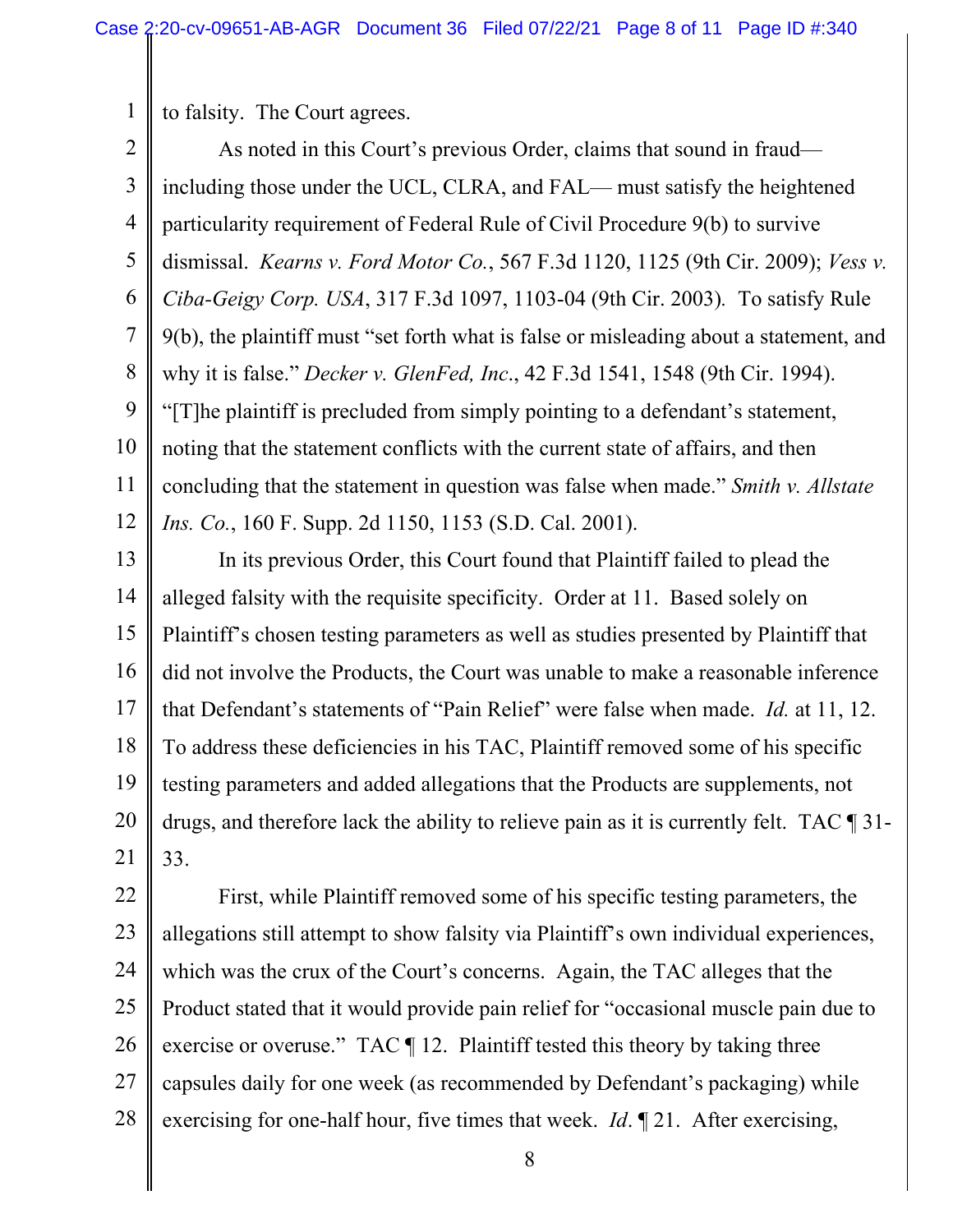1 2 3 4 5 6 7 8 Plaintiff experienced muscle soreness and pain, and thus concluded that the Product did not remove, alleviate, get rid of, reduce, or otherwise affect Plaintiff's exercise induced muscle soreness and pain. *Id.* ¶ 22. After this one-week trial, Plaintiff stopped using the Product. *Id.* ¶ 23. Once again, Plaintiff fails to allege why these parameters are sufficient to prove falsity. Plaintiff does not point to any representations by Defendant that the Product would relieve his pain under such parameters. The Court once again finds that Plaintiff cannot establish falsity by alleging the Product did not relieve his individual pain under these circumstances.

9 10 11 12 13 14 15 16 17 18 *Kwan v. SanMedica International*, as relied upon by Plaintiff, further confirms such a finding. No. 14-CV-03287-MEJ, 2015 WL 848868, at \*4 (N.D. Cal. Feb. 25, 2015), *aff'd* 854 F.3d 1088 (9th Cir. 2017). The case confirms that even without alleging fraud, a false advertising claim can only stand if the advertisement "has actually been disproved, that is, if the plaintiff can point to evidence that directly conflicts with the claim." *Id.* at \*4. Plaintiff does not allege that the Products fail to deliver any "advertised claims or results." *Id.* at \*4. Again, Plaintiff points to his own testing parameters and individual experiences separate and apart from Defendant's general representations of "pain relief" for "occasional muscle pain due to exercise or overuse."

19 20 21 22 23 24 25 26 27 28 With respect to the new allegations, Plaintiff alleges that because the Products are supplements and thus "preventative" in nature, the Product is falsely labeled as relieving pain "as it is currently felt." TAC ¶ 18. However, the Product does not purport to be anything but a dietary supplement nor does it promise to relieve pain "as it is currently felt." *See* TAC ¶ 14. Moreover, Plaintiff does not allege specific facts demonstrating that "pain relief as it is currently felt" is a common understanding of "pain relief for occasional muscle pain due to exercise or overuse," as is promised on the Products. *Id.* Thus, Plaintiffs' additional allegations do not move the needle in showing that Defendants' statements were affirmatively "false when made." *Smith*, 160 F. Supp. 2d at 1153.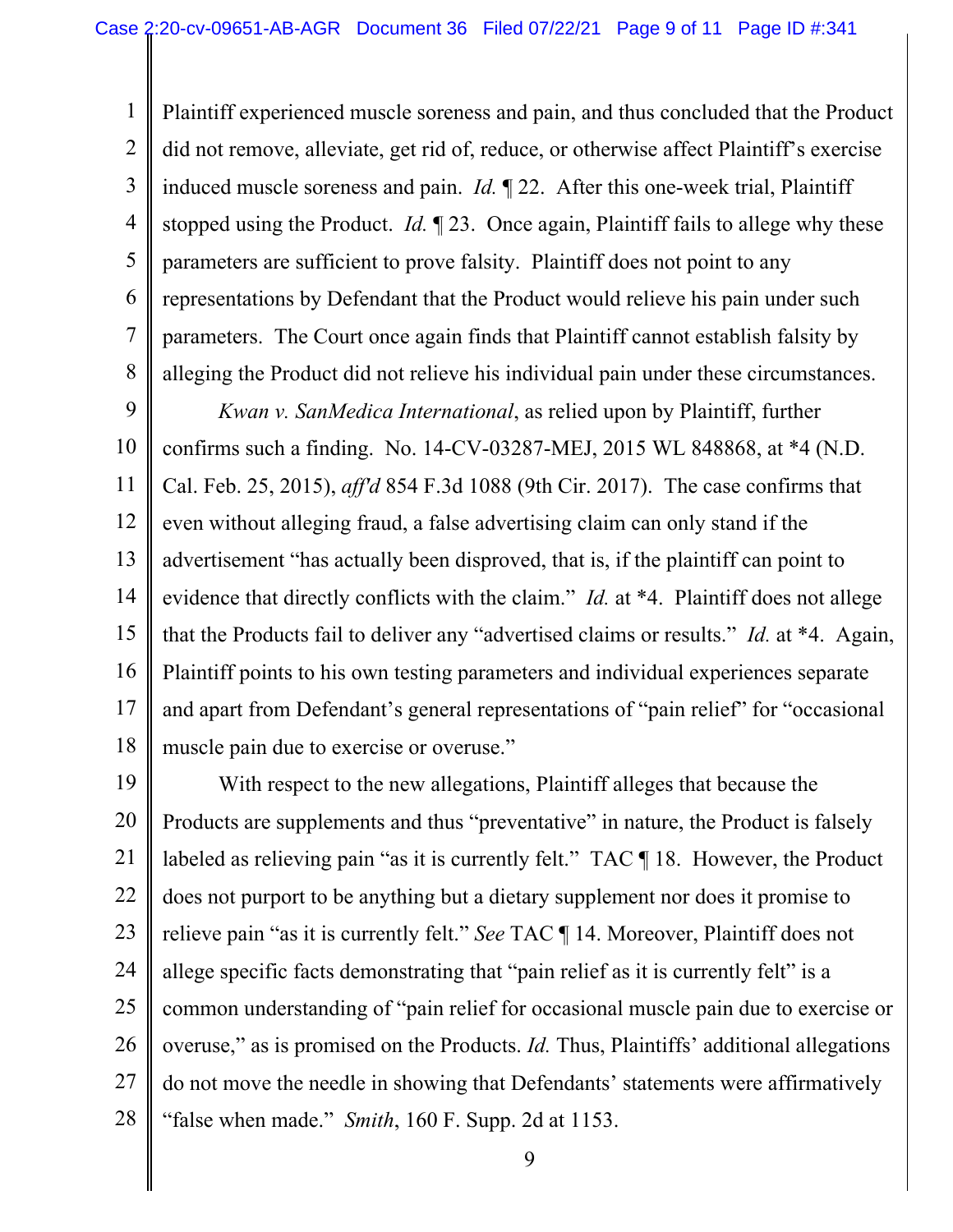1 2 3 4 5 6 7 8 9 10 11 12 13 14 15 16 17 18 19 With respect to the studies, Plaintiff fails to address the Court's concern that these cited studies were not about the Products or anything similar to the Products. *See Order* at 11. As noted in *Kwan*, falsity can be shown by assertions that "one or more authorities studied or tested the products at issue and demonstrated that their claims are false" or "evidence exists demonstrating that the product claims are categorically impossible to achieve." 2015 WL 848868, at \*2. The studies Plaintiff cites do neither. First, again, the studies are not about the Products or anything similar to the Products—they are related only to the alleged active ingredient, curcumin. TAC ¶ 31. Second, even were the studies about the Products or something similar, the Court is puzzled as to how the study shows that the Products' claims are impossible to achieve. The Products claim to provide "pain relief" for "occasional muscle pain due to exercise or overuse." The studies cited by Plaintiff show that taking curcumin "may result in enhanced recovery by *reducing* inflammation and preventing muscle damage associated with exercise over long periods of time spanning from weeks to months." TAC ¶ 31 (emphasis added). Plaintiff appears to take issue with the "preventative" wording and how this suggests future pain relief as opposed to immediate, but again, the Products make no claim of immediate pain relief after one week of exercising. Plaintiff has simply pleaded conclusions of falsity, unsupported by the facts alleged.

20 21 22 23 24 25 Plaintiff again fails to meet the specificity requirements under Rule 9(b). Accordingly, the Court **GRANTS** Defendant's Motion with respect to all claims. The Plaintiff has now had three opportunities to amend his pleadings to sufficiently state a claim. Plaintiff does not adequately address this Court's concerns nor does he state how further leave to amend would cure any deficiencies. It is clear to the Court that any further leave to amend would be futile.

26 27 Because the Court grants Defendant's Motion in full, it need not address the additional requests to dismiss or strike other parts of the pleadings.

28

//